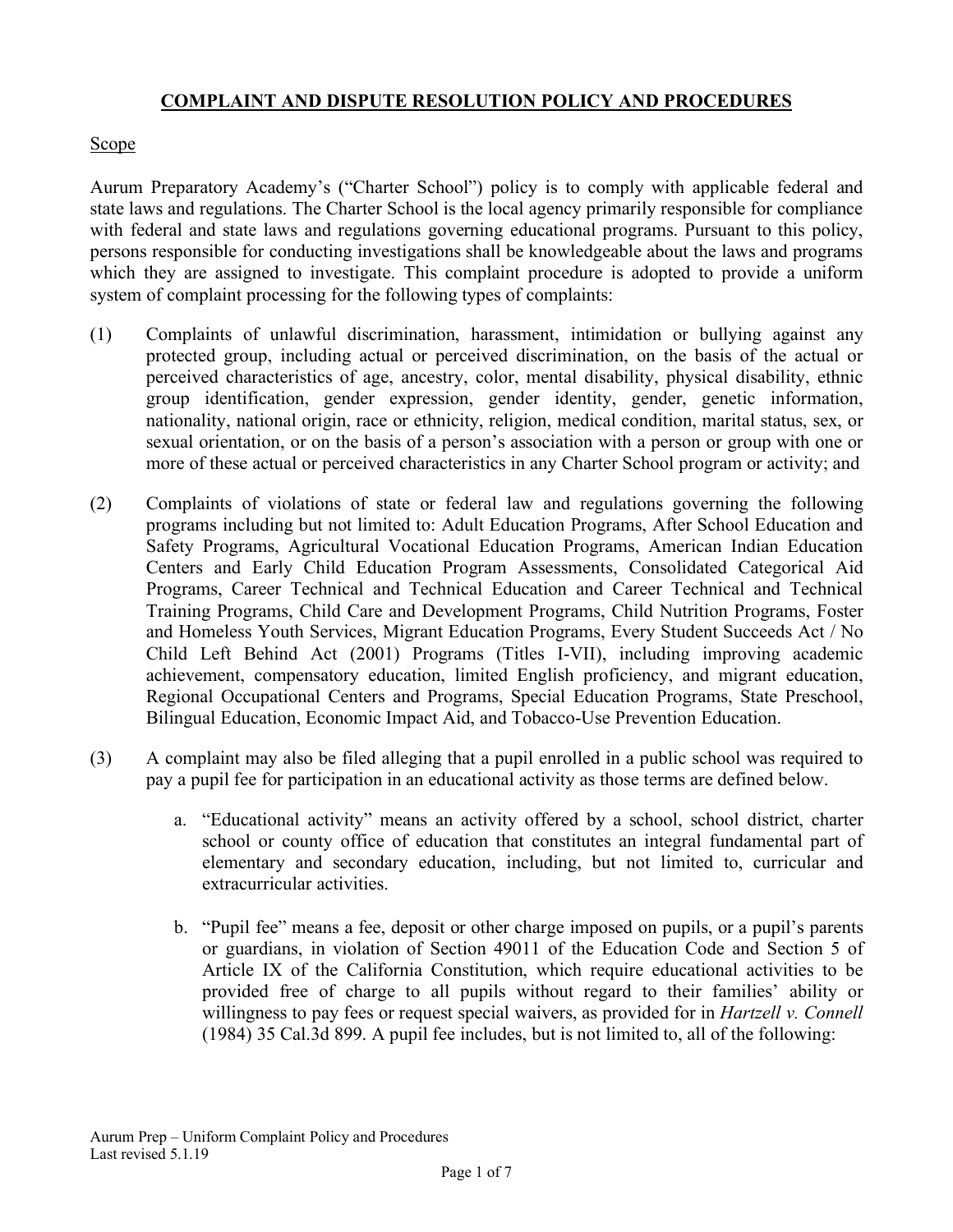- i. A fee charged to a pupil as a condition for registering for school or classes, or as a condition for participation in a class or an extracurricular activity, regardless of whether the class or activity is elective or compulsory, or is for credit.
- ii. A security deposit, or other payment, that a pupil is required to make to obtain a lock, locker, book, class apparatus, musical instrument, uniform or other materials or equipment.
- iii. A purchase that a pupil is required to make to obtain materials, supplies, equipment or uniforms associated with an educational activity.
- c. A pupil fees complaint may be filed anonymously if the complaint provides evidence or information leading to evidence to support an allegation of noncompliance with laws relating to pupil fees.
- d. If the Charter School finds merit in a pupil fees complaint the Charter School shall provide a remedy to all affected pupils, parents, and guardians that, where applicable, includes reasonable efforts by the Charter School to ensure full reimbursement to all affected pupils, parents, and guardians, subject to procedures established through regulations adopted by the state board.
- e. Nothing in this section shall be interpreted to prohibit solicitation of voluntary donations of funds or property, voluntary participation in fundraising activities, or school districts, school, and other entities from providing pupils prizes or other recognition for voluntarily participating in fundraising activities.
- (4) Complaints of noncompliance with the requirements governing the Local Control Funding Formula or Sections 47606.5 and 47607.3 of the Education Code, as applicable.
- (5) Complaints of noncompliance with the requirements of Education Code Section 222 regarding the rights of lactating pupils on a school campus. If the Charter School finds merit in a complaint, or if the Superintendent finds merit in an appeal, the Charter School shall provide a remedy to the affected pupil.

The Charter School acknowledges and respects every individual's rights to privacy. Unlawful discrimination, harassment, intimidation or bullying complaints shall be investigated in a manner that protects (to the greatest extent reasonably possible) the confidentiality of the parties and the integrity of the process. The Charter School cannot guarantee anonymity of the complainant. This includes keeping the identity of the complainant confidential. However, the Charter School will attempt to do so as appropriate. The Charter School may find it necessary to disclose information regarding the complaint/complainant to the extent necessary to carry out the investigation or proceedings, as determined by the Executive Director or designee on a case-by-case basis.

The Charter School prohibits any form of retaliation against any complainant in the complaint process, including but not limited to a complainant's filing of a complaint or the reporting of instances of unlawful discrimination, harassment, intimidation or bullying. Such participation shall not in any way affect the status, grades or work assignments of the complainant.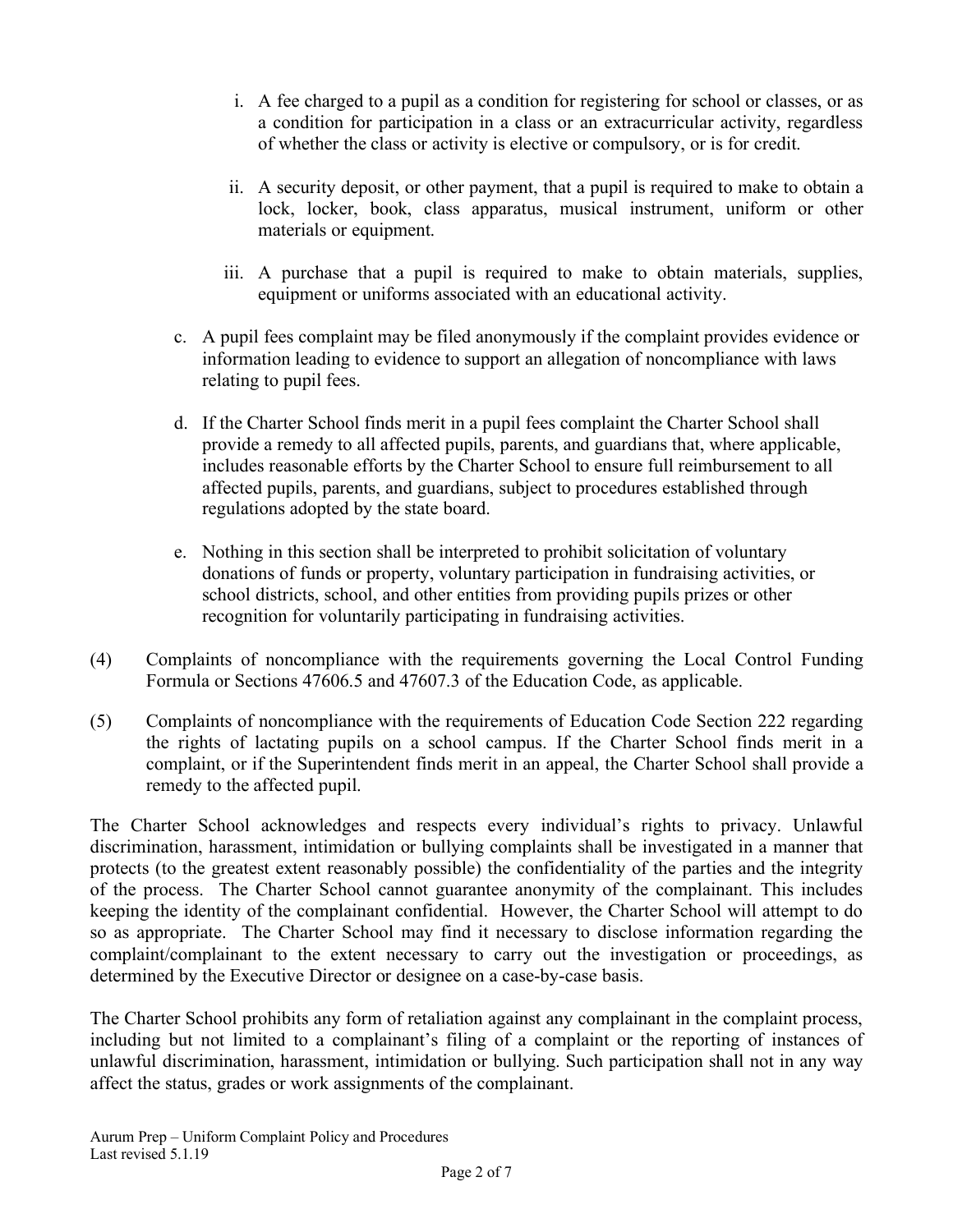#### Compliance Officers

The Board of Directors designates the following compliance officer(s) to receive and investigate complaints and to ensure the Charter School's compliance with law:

David Hardin Executive Director  $1034.66$ <sup>th</sup> Avenue Oakland, CA 94621 510.746.7860

The Executive Director or designee shall ensure that employees designated to investigate complaints are knowledgeable about the laws and programs for which they are responsible. Designated employees may have access to legal counsel as determined by the Executive Director or designee.

Should a complaint be filed against the Executive Director, the compliance officer for that case shall be the President of the Charter School Board of Directors.

Parren James Board President  $1034~66$ <sup>th</sup> Avenue Oakland, CA 94621 510.746.7860

#### Notifications

The Executive Director or designee shall annually provide written notification of the Charter School's uniform complaint procedures to employees, students, parents and/or guardians, advisory committees, private school officials and other interested parties (e.g., Adult Education).

The annual notice shall be in English, and when necessary, in the primary language, pursuant to section 48985 of the Education Code if fifteen (15) percent or more of the pupils enrolled in the Charter School speak a single primary language other than English.

The Executive Director or designee shall make available copies of the Charter School's uniform complaint procedures free of charge.

The annual notice shall include the following:

- (a) A statement that the Charter School is primarily responsible for compliance with federal and state laws and regulations.
- (b) A statement that a pupil enrolled in a public school shall not be required to pay a pupil fee for participation in an educational activity.
- (c) A statement identifying the responsible staff member, position, or unit designated to receive complaints.

Aurum Prep – Uniform Complaint Policy and Procedures Last revised 5.1.19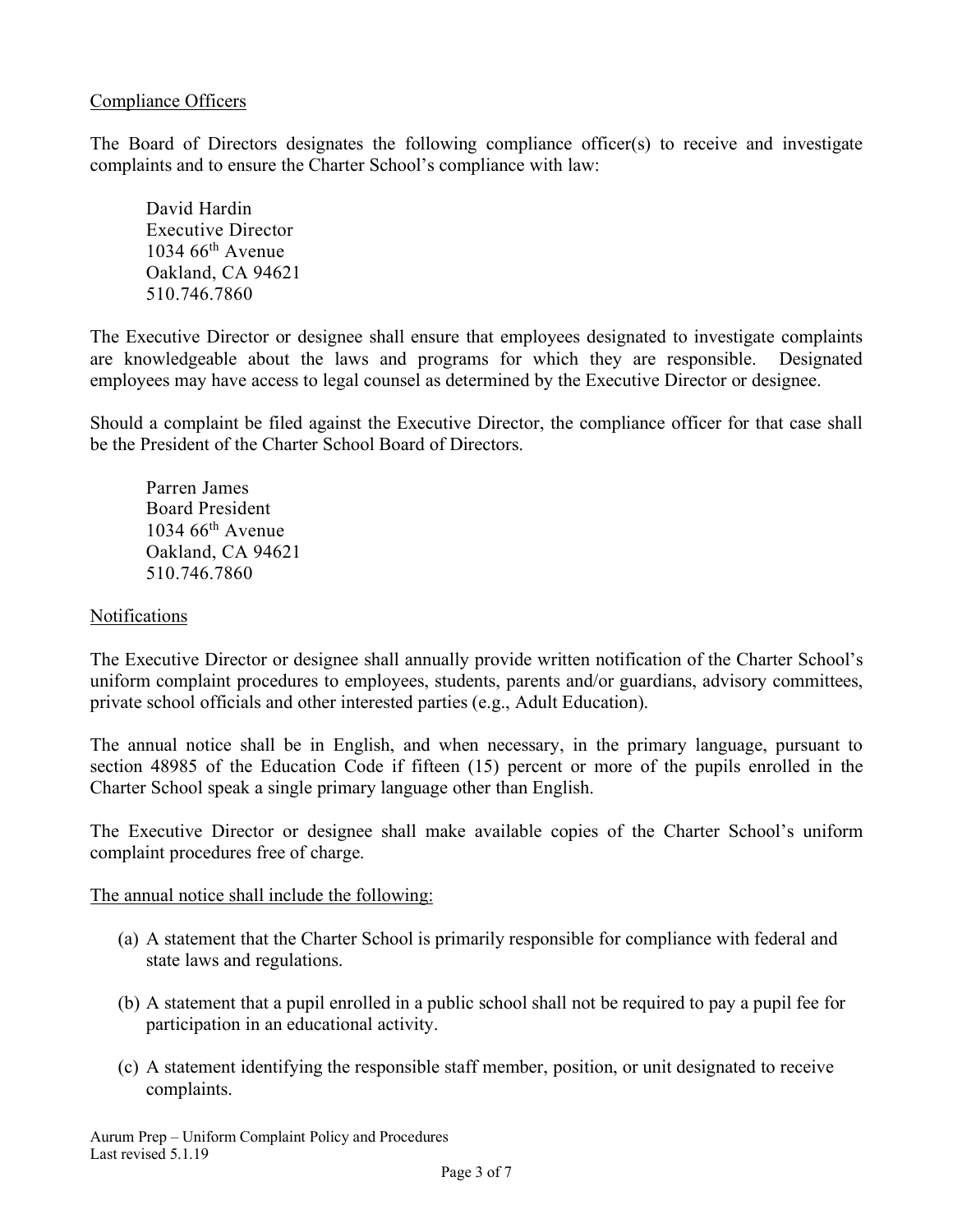- (d) A statement that the complainant has a right to appeal the Charter School's decision to the CDE by filing a written appeal within 15 days of receiving the Charter School's decision.
- (e) A statement advising the complainant of any civil law remedies that may be available under state or federal discrimination, harassment, intimidation or bullying laws, if applicable, and of the appeal pursuant to Education Code § 262.3.
- (f) A statement that copies of the local educational agency complaint procedures shall be available free of charge.

# Procedures

The following procedures shall be used to address all complaints which allege that the Charter School has violated federal or state laws or regulations governing educational programs. Compliance officers shall maintain a record of each complaint and subsequent related actions.

All parties involved in allegations shall be notified when a complaint is filed, when a complaint meeting or hearing is scheduled, and when a decision or ruling is made.

Step 1: Filing of Complaint

Any individual, public agency, or organization may file a written complaint of alleged noncompliance by the Charter School.

A complaint alleging unlawful discrimination, harassment, intimidation or bullying shall be initiated no later than six (6) months from the date when the alleged unlawful discrimination, harassment, intimidation or bullying occurred, or six (6) months from the date when the complainant first obtained knowledge of the facts of the alleged unlawful discrimination, harassment, intimidation or bullying. A complaint may be filed by a person who alleges that he/she personally suffered unlawful discrimination, harassment, intimidation or bullying or by a person who believes that an individual or any specific class of individuals has been subjected to unlawful discrimination, harassment, intimidation or bullying.

Pupil fee complaints shall be filed not later than one (1) year from the date the alleged violation occurred.

The complaint shall be presented to the compliance officer who shall maintain a log of complaints received, providing each with a code number and date stamp.

If a complainant is unable to put a complaint in writing due to conditions such as a disability or illiteracy, the Charter School staff shall assist him/her in the filing of the complaint.

• Step 2: Mediation

Within three (3) days of receiving the complaint, the compliance officer may informally discuss with the complainant the possibility of using mediation. If the complainant agrees to mediation, the compliance officer shall make arrangements for this process.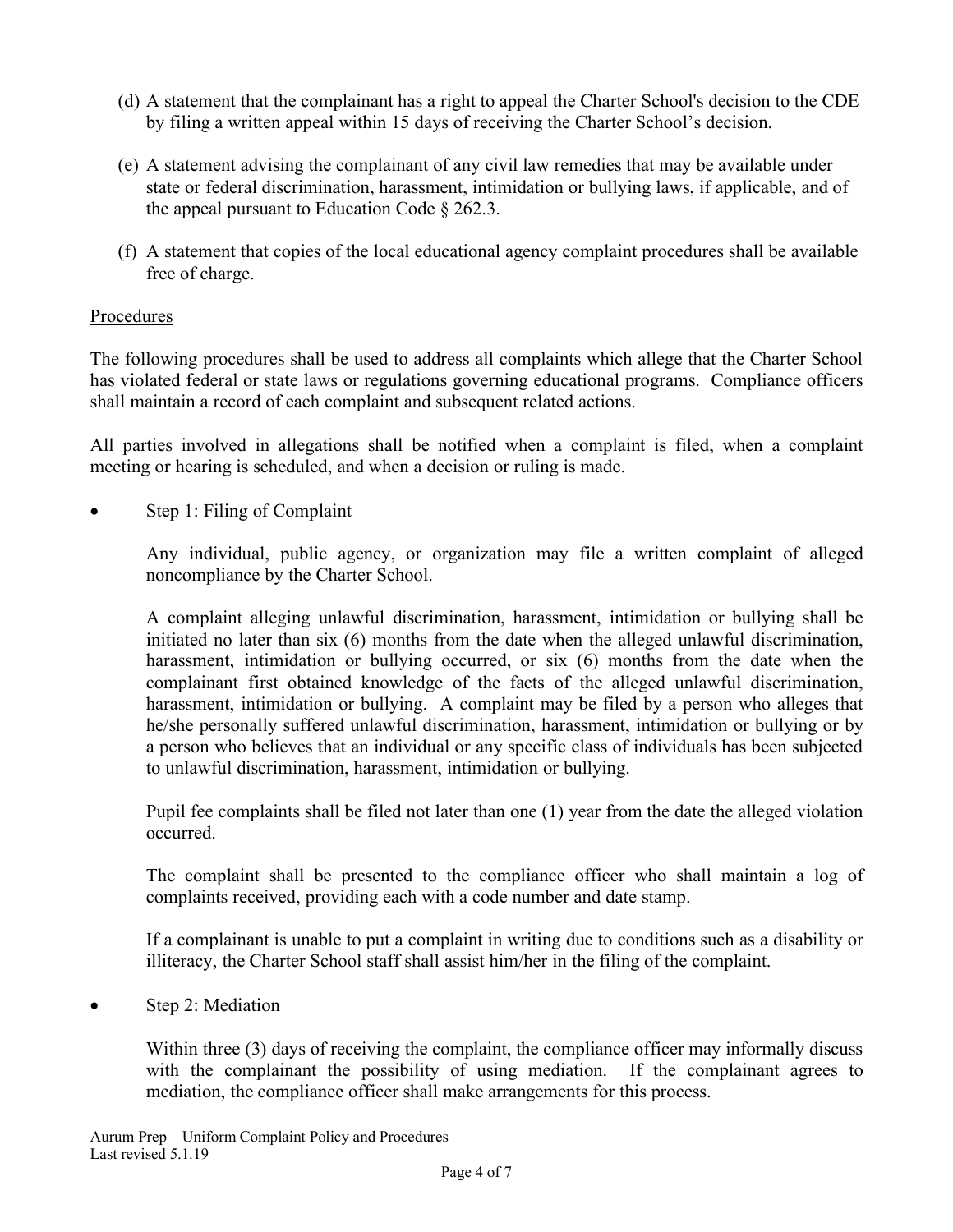Before initiating the mediation of an unlawful discrimination, harassment, intimidation or bullying complaint, the compliance officer shall ensure that all parties agree to make the mediator a party to related confidential information.

If the mediation process does not resolve the problem within the parameters of law, the compliance officer shall proceed with his/her investigation of the complaint.

The use of mediation shall not extend the Charter School's timelines for investigating and resolving the complaint unless the complainant agrees in writing to such an extension of time.

Step 3: Investigation of Complaint

The compliance officer is encouraged to hold an investigative meeting within five (5) days of receiving the complaint or an unsuccessful attempt to mediate the complaint. This meeting shall provide an opportunity for the complainant and/or his/her representative to repeat the complaint orally.

The complainant and/or his/her representative shall have an opportunity to present the complaint and evidence or information leading to evidence to support the allegations in the complaint.

A complainant's refusal to provide the Charter School's investigator with documents or other evidence related to the allegations in the complaint, or his/her failure or refusal to cooperate in the investigation or his/her engagement in any other obstruction of the investigation, may result in the dismissal of the complaint because of a lack of evidence to support the allegation.

The Charter School's refusal to provide the investigator with access to records and/or other information related to the allegation in the complaint, or its failure or refusal to cooperate in the investigation or its engagement in any other obstruction of the investigation, may result in a finding, based on evidence collected, that a violation has occurred and may result in the imposition of a remedy in favor of the complainant.

Step 4: Response

Unless extended by written agreement with the complainant, the compliance officer shall prepare and send to the complainant a written report of the Charter School's investigation and decision, as described in Step #5 below, within sixty (60) days of the Charter School's receipt of the complaint.

• Step 5: Final Written Decision

The Charter School's decision shall be in writing and sent to the complainant. The Charter School's decision shall be written in English and in the language of the complainant whenever feasible or as required by law.

The decision shall include:

Aurum Prep – Uniform Complaint Policy and Procedures Last revised 5.1.19 1. The findings of fact based on evidence gathered.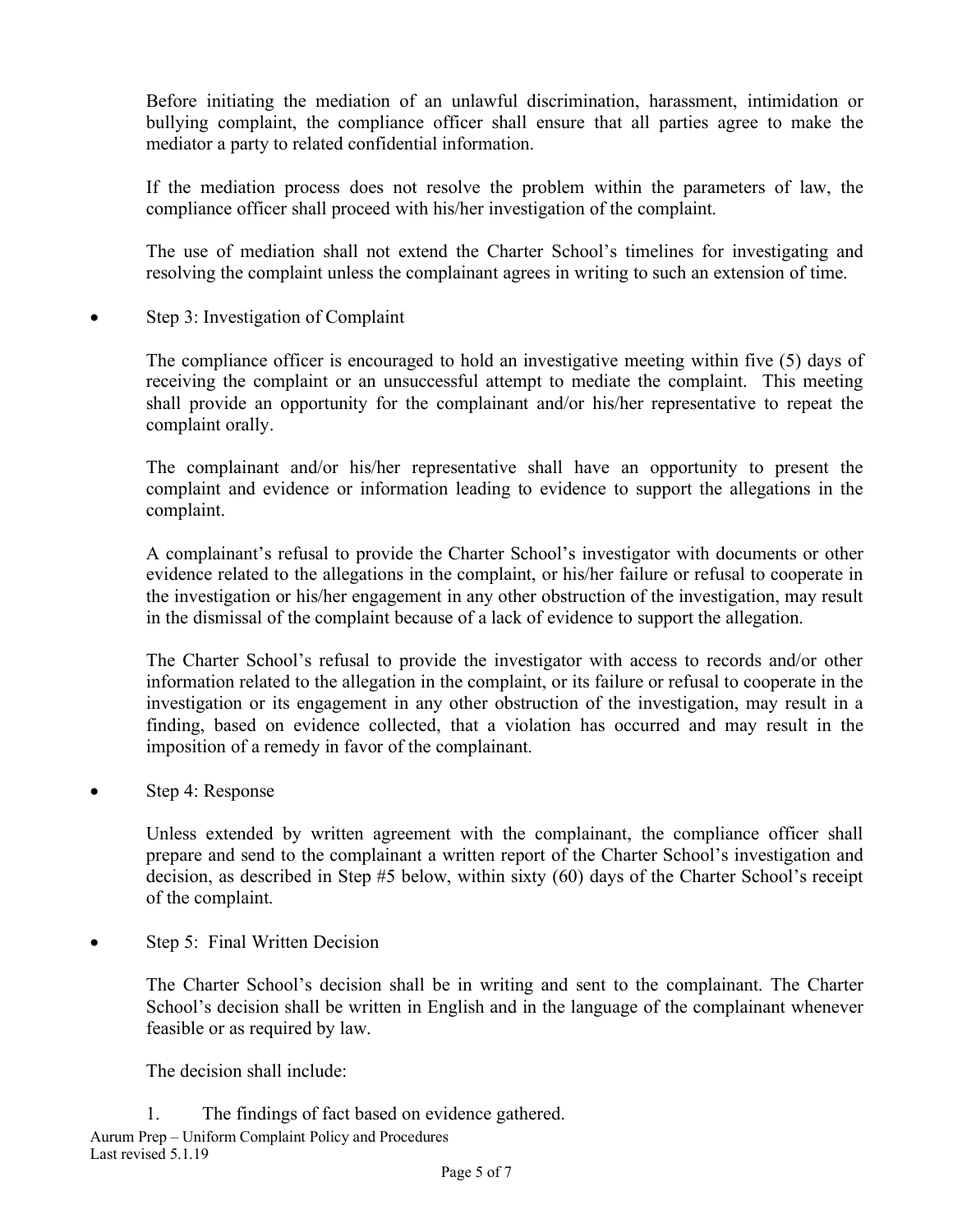- 2. The conclusion(s) of law.
- 3. Disposition of the complaint.
- 4. Rationale for such disposition.
- 5. Corrective actions, if any are warranted.
- 6. Notice of the complainant's right to appeal the Charter School's decision within fifteen (15) days to the CDE and procedures to be followed for initiating such an appeal.
- 7. For unlawful discrimination, harassment, intimidation or bullying complaints arising under state law, notice that the complainant must wait until sixty (60) days have elapsed from the filing of an appeal with the CDE before pursuing civil law remedies.
- 8. For unlawful discrimination, harassment, intimidation or bullying complaints arising under federal law such complaint may be made at any time to the U.S. Department of Education, Office for Civil Rights.

If an employee is disciplined as a result of the complaint, the decision shall simply state that effective action was taken and that the employee was informed of the Charter School's expectations. The report shall not give any further information as to the nature of the disciplinary action.

# Appeals to the California Department of Education

If dissatisfied with the Charter School's decision, the complainant may appeal in writing to the CDE within fifteen (15) days of receiving the Charter School's decision. When appealing to the CDE, the complainant must specify the basis for the appeal of the decision and whether the facts are incorrect and/or the law has been misapplied. The appeal shall be accompanied by a copy of the locally filed complaint and a copy of the Charter School's decision.

Upon notification by the CDE that the complainant has appealed the Charter School's decision, the Executive Director or designee shall forward the following documents to the CDE:

- 1. A copy of the original complaint.
- 2. A copy of the decision.
- 3. A summary of the nature and extent of the investigation conducted by the Charter School, if not covered by the decision.
- 4. A copy of the investigation file, including but not limited to all notes, interviews, and documents submitted by all parties and gathered by the investigator.
- 5. A report of any action taken to resolve the complaint.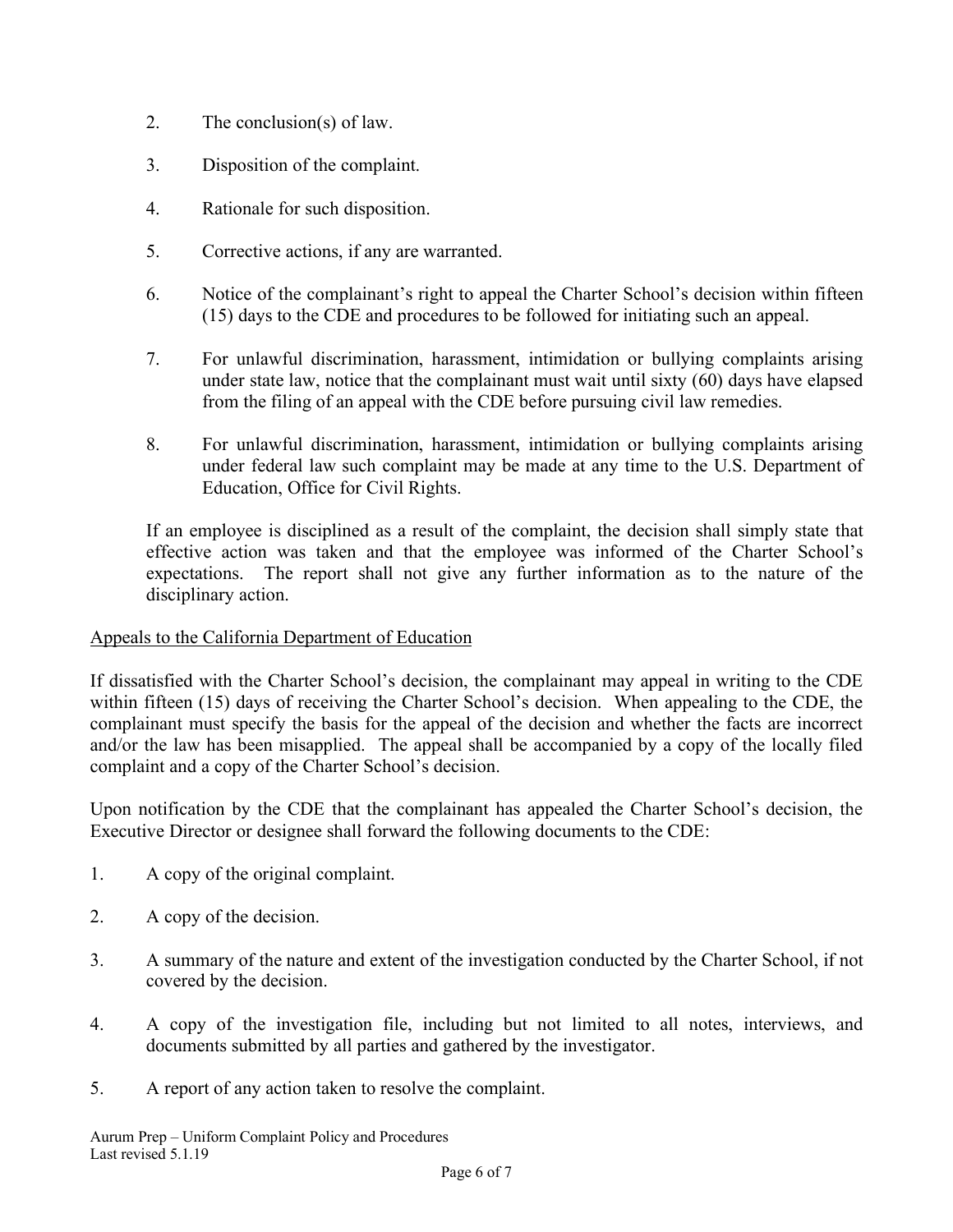- 6. A copy of the Charter School's complaint procedures.
- 7. Other relevant information requested by the CDE.

The CDE may directly intervene in the complaint without waiting for action by the Charter School when one of the conditions listed in Title 5, California Code of Regulations, Section 4650 exists, including cases in which the Charter School has not taken action within sixty (60) days of the date the complaint was filed with the Charter School.

#### Civil Law Remedies

A complainant may pursue available civil law remedies outside of the Charter School's complaint procedures. Complainants may seek assistance from mediation centers or public/private interest attorneys. Civil law remedies that may be imposed by a court include, but are not limited to, injunctions and restraining orders. For unlawful discrimination, harassment, intimidation or bullying complaints arising under state law, however, a complainant must wait until sixty (60) days have elapsed from the filing of an appeal with the CDE before pursuing civil law remedies. The moratorium does not apply to injunctive relief and is applicable only if the Charter School has appropriately, and in a timely manner, apprised the complainant of his/her right to file a complaint in accordance with 5 CCR 4622.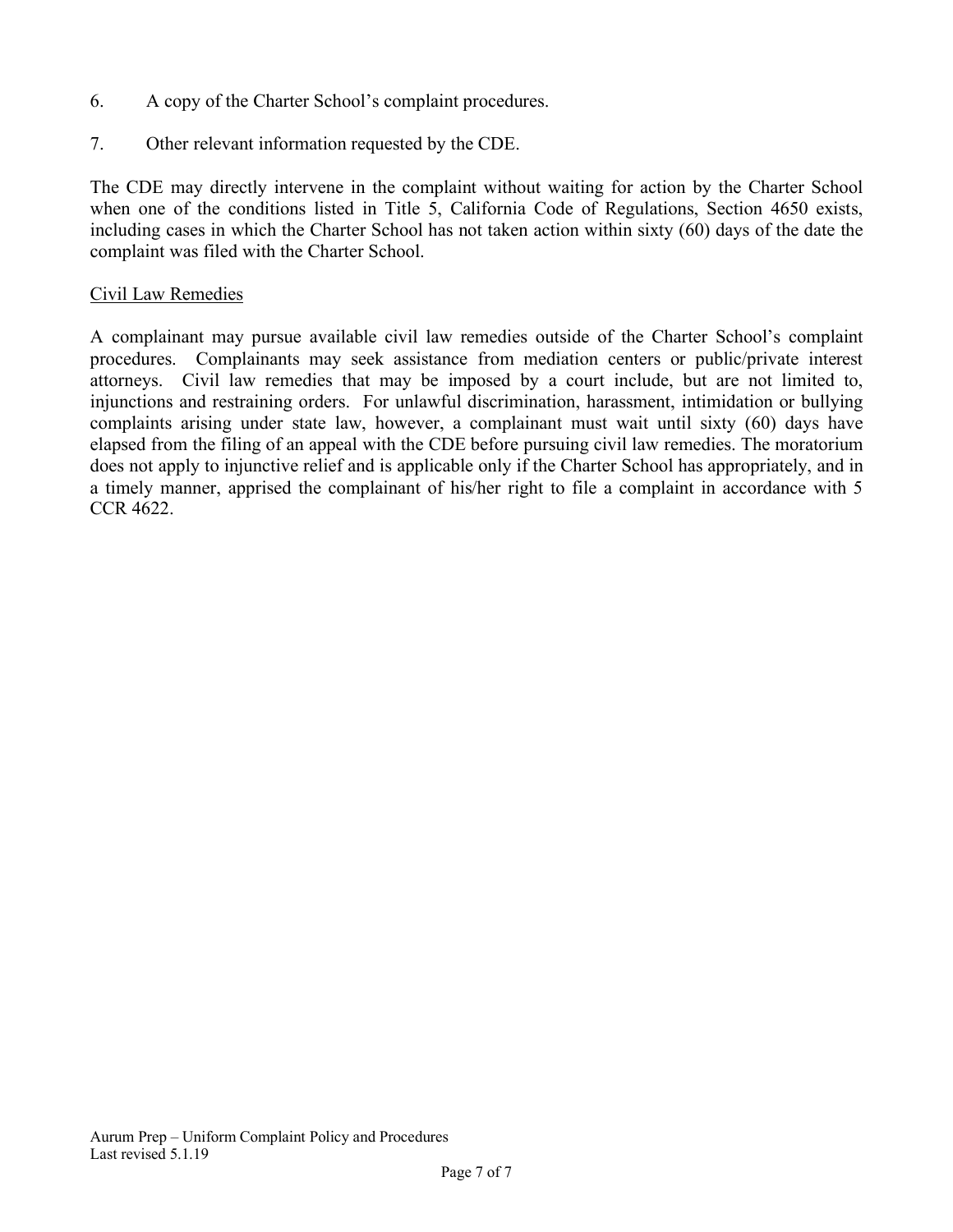# **UNIFORM COMPLAINT PROCEDURE FORM**

|                                                                              |                                                                                                           | For allegation(s) of noncompliance, please check the program or activity referred to in your complaint, if applicable: |  |
|------------------------------------------------------------------------------|-----------------------------------------------------------------------------------------------------------|------------------------------------------------------------------------------------------------------------------------|--|
| <b>Adult Education</b>                                                       | After School Education and Safety                                                                         | <b>Agricultural Vocational Education</b>                                                                               |  |
| American Indian Education                                                    | Consolidated Categorical Aid                                                                              | Career/Technical Education                                                                                             |  |
| Child Development Programs                                                   | <b>Child Nutrition</b>                                                                                    | Foster/Homeless Youth                                                                                                  |  |
| <b>Migrant Education</b>                                                     | No Child Left Behind Programs                                                                             | Regional Occupational Programs                                                                                         |  |
| <b>Special Education</b>                                                     | Every Student Succeeds Act Prog.                                                                          | Tobacco-Use Prevention Education                                                                                       |  |
| Pupil Fees                                                                   | <b>State Preschool</b>                                                                                    | <b>Lactating Pupils</b>                                                                                                |  |
| <b>Bilingual Education</b>                                                   | Local Control Funding Formula                                                                             | Economic Impact Aid                                                                                                    |  |
|                                                                              | unlawful discrimination, harassment, intimidation or bullying described in your complaint, if applicable: | For allegation(s) of unlawful discrimination, harassment, intimidation or bullying, please check the basis of the      |  |
| Age                                                                          | Gender / Gender Expression /                                                                              | Sex (Actual or Perceived)                                                                                              |  |
| Ancestry                                                                     | Gender Identity                                                                                           | Sexual Orientation (Actual or<br>Perceived)                                                                            |  |
| Color                                                                        | Genetic Information                                                                                       | Based on association with a person                                                                                     |  |
| Disability (Mental or Physical)                                              | National Origin                                                                                           | or group with one or more of these                                                                                     |  |
| Ethnic Group Identification                                                  | Race or Ethnicity                                                                                         | actual or perceived characteristics                                                                                    |  |
| Medical Condition                                                            | Religion                                                                                                  | <b>Marital Status</b>                                                                                                  |  |
| 1.<br>were present, etc., that may be helpful to the complaint investigator. |                                                                                                           | Please give facts about the complaint. Provide details such as the names of those involved, dates, whether witnesses   |  |
|                                                                              |                                                                                                           |                                                                                                                        |  |
|                                                                              |                                                                                                           |                                                                                                                        |  |
|                                                                              |                                                                                                           |                                                                                                                        |  |
|                                                                              |                                                                                                           |                                                                                                                        |  |
|                                                                              |                                                                                                           |                                                                                                                        |  |
|                                                                              |                                                                                                           |                                                                                                                        |  |
|                                                                              |                                                                                                           |                                                                                                                        |  |
|                                                                              |                                                                                                           |                                                                                                                        |  |